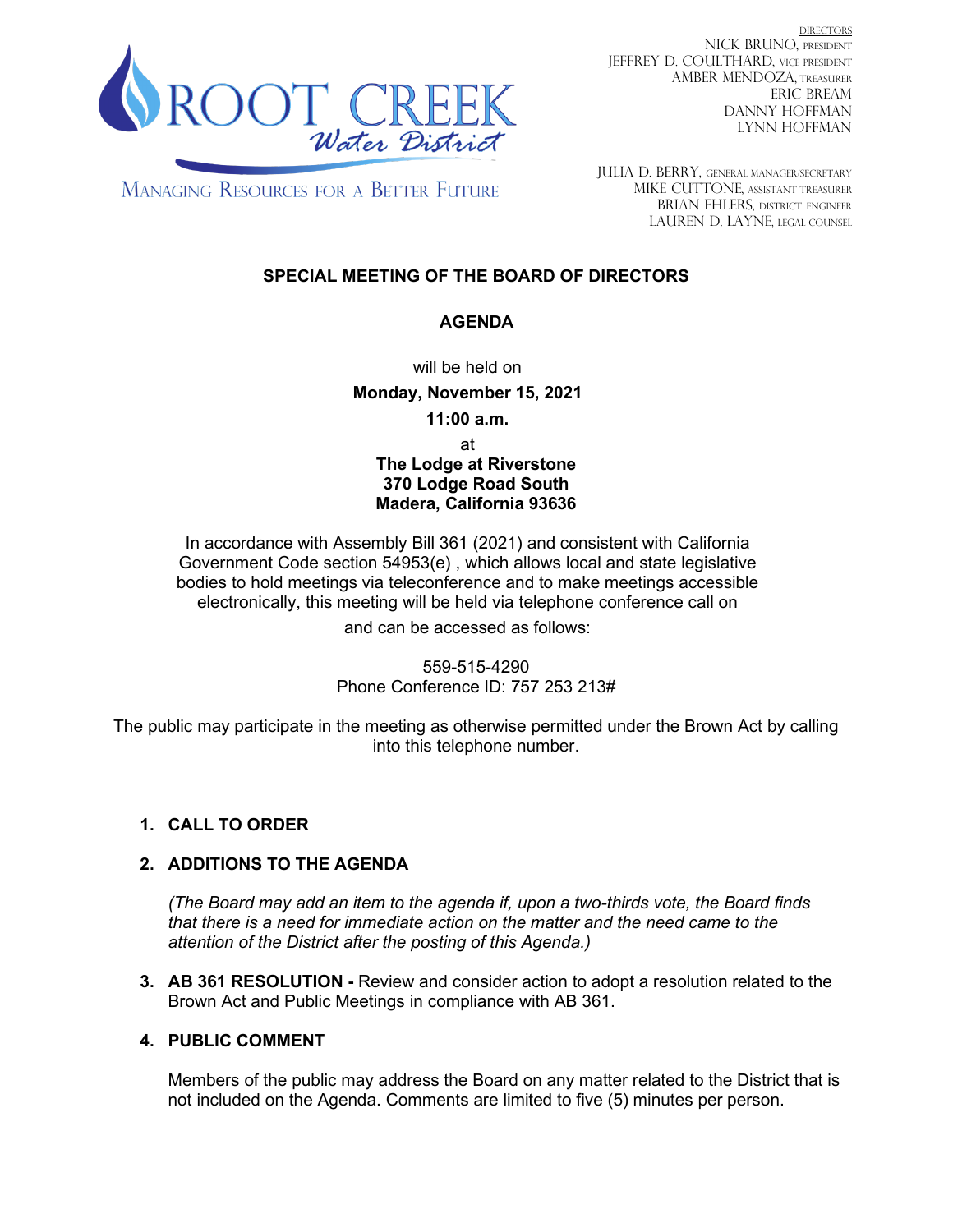### **5. POTENTIAL CONFLICT(S) OF INTEREST**

*(Any Board member who has a potential conflict of interest may now identify the item and recuse himself or herself from discussing and voting on the matter.)*

- **6. CONSENT CALENDAR**  Review and Consider for Action:
	- **a.** Approval of minutes of the regular board meeting on October 11, 2021.
	- **b.** Acceptance of the financial statements for the month of September 2021.

#### **7. CORRESPONDENCE**

*(Members of the Board or Staff may provide comment on any timely matter related to the District that is not included on the agenda.)*

- **8. PUBLIC HEARING**  Public hearing to review and consider adopting updated fees for the following:
	- **i.** Special Assessment (per acre)
	- **ii.** Agricultural Surface Water Fee
	- **iii.** Agricultural Groundwater Recharge Fee
	- **iv.** Municipal Storm Drain Rate
	- **v.** Municipal Wastewater Rate<br>**vi.** Municipal Water Rates
	- **vi.** Municipal Water Rates
	- **vii.** Municipal and Commercial Connection Fees
	- **viii.** Inspection Fee Rate
- **9. Resolutions to adopt fees discussed in the Public Hearing** Review and take action.

Upon conclusion of the public hearing, the Board may take action to review and consider adopting the updated fees through corresponding resolutions.

- **i.** Special Assessment (per acre) No. 2021-11-15
- **ii.** Agricultural Surface Water Fee No. 2021-11-15
- **iii.** Agricultural Groundwater Recharge Fee No.2021-11-15<br>**iv.** Municipal Storm Drain Rate No. 2021-11-15
- **iv.** Municipal Storm Drain Rate No. 2021-11-15
- **v.** Municipal Wastewater Rate No. 2021-11-15
- **vi.** Municipal Water Rates No. 2021-11-15
- **vii.** Municipal and Commercial Connection Fees No. 2021-11-15
- **viii.** Inspection Fee Resolution No. 2021-11-15

#### **10. BOARD ACTION ITEMS** - The Board may take action on any of the following items:

- **a. Appointment to Fill Board Vacancy –** Review and consider taking action to appoint a director to fill the current Board vacancy.
- **b. District 2022 Budget –** Review and considering adopting a budget for the year commencing January 2022.